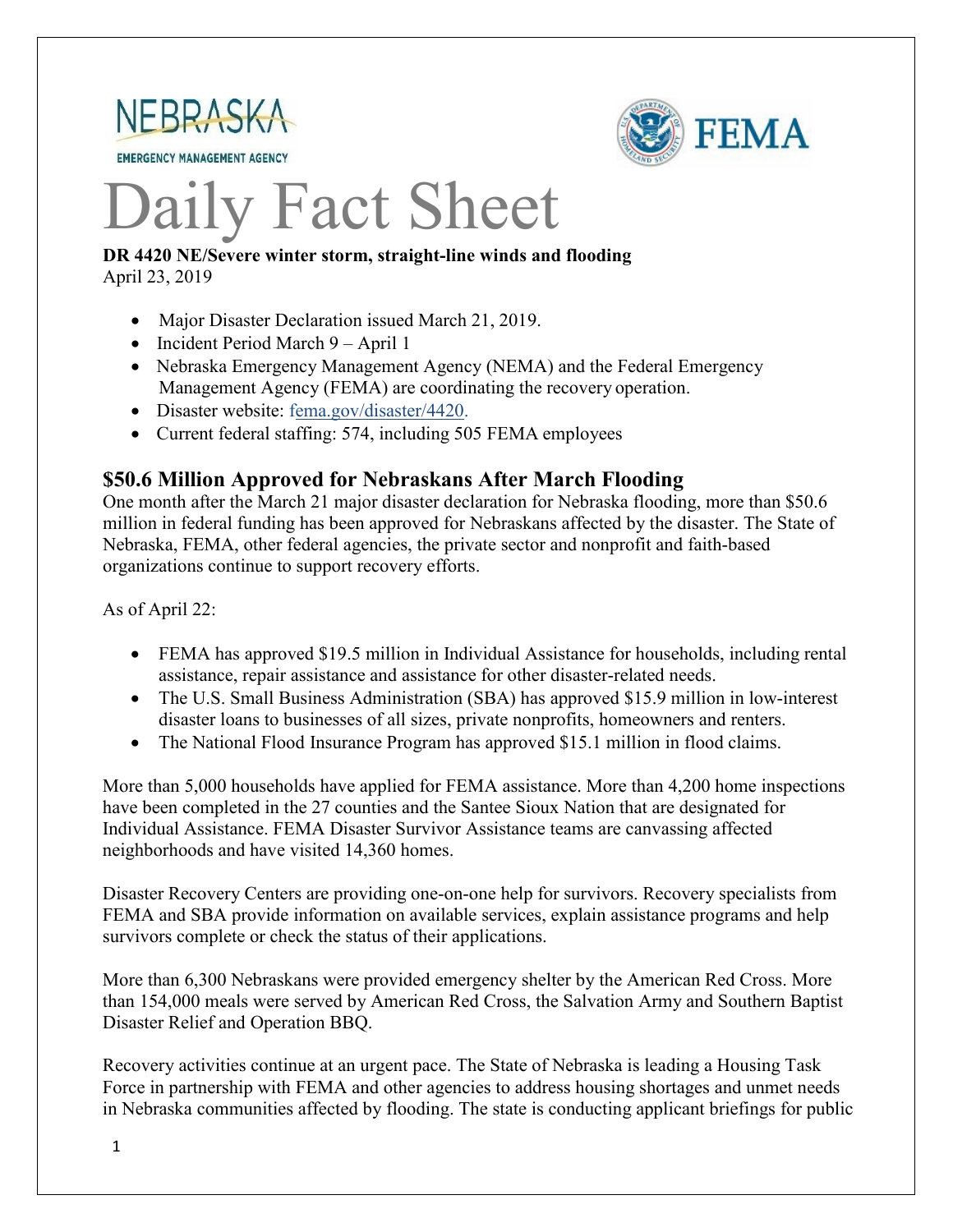entities applying for FEMA's Public Assistance Program. FEMA continues to process applications for Individual Assistance. Communities are removing debris from the flood. The state and FEMA are planning hazard mitigation actions that will reduce the potential for damage from future storms.

## **Housing Resources for Disaster Survivors**

The State of Nebraska is leading a Housing Task Force in partnership with FEMA and other agencies to address housing shortages and unmet needs in Nebraska communities affected by flooding. A [fact sheet listing resources](https://edit.fema.gov/news-release/2019/04/19/fact-sheet-housing-resources-residents-nebraska-affected-march-storms-0) is posted on FEMA's disaster web page: [fema.gov/disaster/4420.](http://www.fema.gov/disaster/4420)

#### **27 Counties and One Tribe Eligible for FEMA Individual Assistance**

Homeowners and renters in Antelope, Boone, Boyd, Buffalo, Burt, Butler, Cass, Colfax, Cuming, Custer, Dodge, Douglas, Hall, Howard, Knox, Madison, Nance, Nemaha, Pierce, Platte, Richardson, Saline, Sarpy, Saunders, Stanton, Thurston and Washington counties and the Santee Sioux Nation are eligible for Individual Assistance.

## **Individuals & Households Program (IHP)**

**As of April 22**

- **5,081** applicants in designated counties have applied for FEMA Individual Assistance.
- FEMA has approved **\$19,561,547**.
- This includes **\$17,560,868** for housing assistance and **\$2,000,679** for disaster-related other needs.
- Deadline to register for Individual Assistance is May 20.

## **Don't Wait; Register with FEMA Now**

If you experienced losses as a result of the March flooding, don't wait for a Disaster Recovery Center to open. Register with FEMA immediately and file any insurance claims. Disaster Recovery Centers are opening in the areas affected by the disaster, but this will take time. You can register with FEMA in several ways:

• Online, visit [DisasterAssistance.gov.](https://disasterassistance.gov/) On a smart phone, use the [FEMA app.](https://www.fema.gov/mobile-app) By phone, call **800-621-3362** or **800-462-7585 (TTY)** from 7 a.m. to 10 p.m. daily. Or visit a **Disaster Recovery Center** and speak to a FEMA specialist one-on-one. To find the nearest DRC, go online to [FEMA.gov/DRC.](http://www.fema.gov/DRC)

Applicants for disaster assistance will need:

- Social Security number
- Address of the damaged primary residence
- Description of the damage
- Information about insurance coverage
- A current contact telephone number
- An address where they can receive mail
- Bank account and routing numbers for direct deposit of funds

## **FEMA Hiring Nebraskans to Work on Disaster Recovery**

FEMA is hiring Nebraskans to help with recovery efforts. Anyone interested in temporary job opportunities should go to [www.USAJobs.gov.](http://www.usajobs.gov/) The website is updated as new postings occur.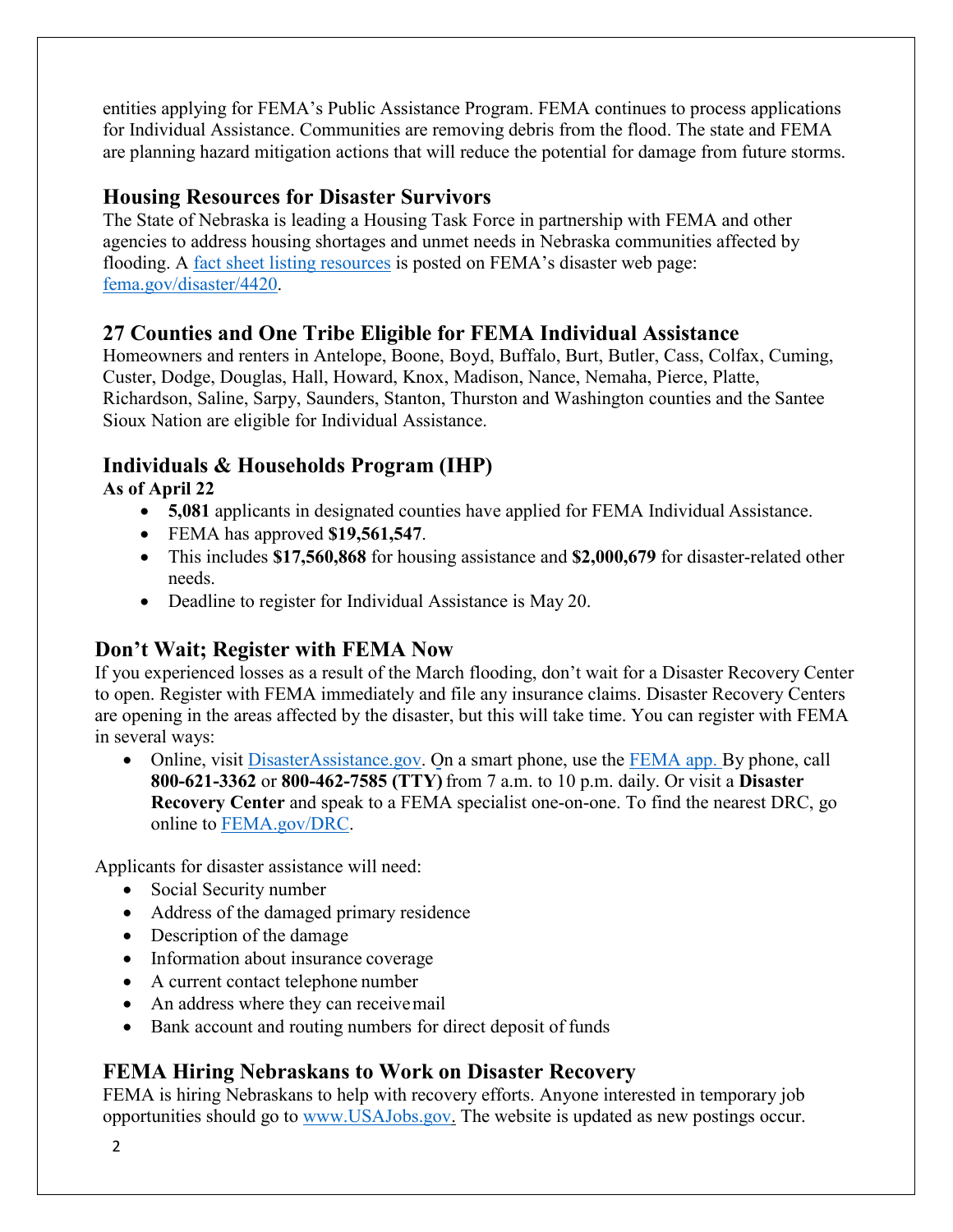Type "FEMA Local Hire" in the search box and put "Nebraska" in the location box.

# **Understanding Your FEMA Letter**

If you applied for assistance from FEMA, you will receive a letter in the mail or via email that explains the status of your application and how to respond. It is important to read the letter carefully. Your letter will include the amount of any assistance FEMA may provide and information on the appropriate use of disaster assistance funds.

- **You may need to submit additional information** for FEMA to continue to process your application.
- If you have questions about the letter, you may go online to [DisasterAssistance.gov;](http://www.disasterassistance.gov/) call the disaster assistance helpline at **800-621-3362** or **800-462-7585 (TTY)**; or visit a Disaster Recovery Center. To find center locations and hours, go online t[o](https://www.fema.gov/disaster-recovery-centers) [FEMA.gov/DRC](https://www.fema.gov/disaster-recovery-centers) or download the [FEMA mobile](https://www.fema.gov/mobile-app) app.
- If you disagree with FEMA's decision, or the amount of assistance, you may **submit an appeal letter** and any documents needed to support your claim, such as a contractor's estimate for home repairs.
	- o Appeal letters and supporting documents may be submitted to FEMA by fax or mail, in person at a Disaster Recovery Center, or online if you have a FEMA online account. To set up a FEMA online account, visit [DisasterAssistance.gov, c](http://www.disasterassistance.gov/)lick on "Check Status" and follow the directions.
	- o You must file your appeal in writing to FEMA. In a **signed and dated letter**, you must explain the reason(s) for your appeal. Include: your full name; disaster number; address of the pre-disaster primary residence; your current phone number and address; and your FEMA registration number on all documents.
	- o **By mail**: FEMA National Processing Service Center, P.O. Box 10055, Hyattsville, MD 20782-7055. **By fax:** 800-827-8112, Attention: FEMA.

## **Disaster Recovery Centers Assist Survivors**

Disaster Recovery Centers are operating, or are scheduled to begin operation, in areas affected by the winter storm and flooding. More centers continue to be announced. Recovery specialists from FEMA and the U.S. Small Business Administration (SBA) will provide information on available services, explain assistance programs and help survivors complete or check the status of their applications.

#### **Disaster Recovery Centers are closed on Sundays.** Disaster Recovery Center locations and hours are:

- **Boyd County**: Spencer Community Hall, 108 W. Main St., Spencer, NE 68777. Opens April 23. Open Monday-Saturday 9 a.m. to 6 p.m.
- **Butler County**: Bellwood Volunteer Fire Department, 752 41st Road, Bellwood, NE 68624. Open April 22, 23, 24, 25, 27, 9 a.m. to 6 p.m. Closed April 26 for Arbor Day.
- **Custer County**: United Methodist Church, 1000 S. 3rd Ave., Broken Bow, NE 68822. Open April 22, 23, 25, 26, 9 a.m. to 6 p.m. Open April 24, 9 a.m. to 5 p.m.
- **Dodge County**: Fremont Learning Center, 130 E. 9th St., Fremont, NE 68025. Open Monday-Saturday 7 a.m. to 7 p.m.
- **Douglas County**: Valley Veterans Club, 111 E. Front St., Valley, NE 68064. Open Monday-Saturday 7 a.m. to 7 p.m.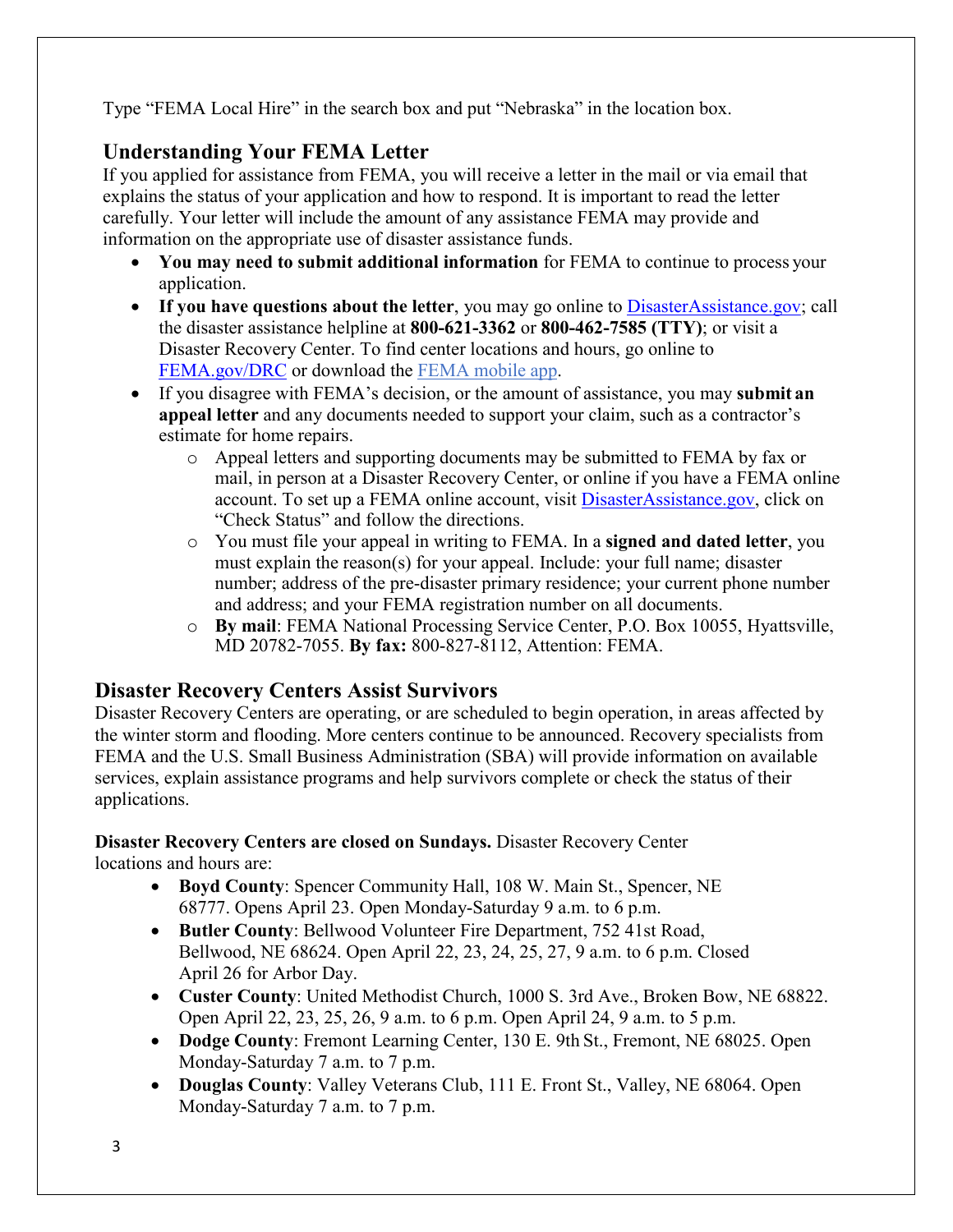- **Hall County**: Wood River City Clerk, 108 W. 10th St., Wood River, NE 68883. Open Monday-Saturday 9 a.m. to 6 p.m.
- **Howard County**: Oak Street Manor (Housing Authority), 222 E. Oak St., Dannebrog, NE 68831. Open April 23, 25, 30, May 2, 9 a.m. to 6 p.m.
- **Richardson County**: City Auditorium, 312 W. 17th St., Falls City, NE 68355. Open April 19, 20, 22, 23, 24, 25, 26, 9 a.m. to 6 p.m.
- **Santee Sioux Nation**: Santee Health and Wellness Center (Lower level, shelter room), 110 S. Visiting Eagle St., Niobrara, NE 68760. Open April 23, 24, 25, 26, 27, 9 a.m. to 6 p.m.
- **Sarpy County**: Twin Creek, 3802 Raynor Parkway, Suite 201, Bellevue, NE 68123. Open Monday-Saturday 7 a.m. to 7 p.m.
- **Stanton County**: Parish Hall of St. Peter's Catholic Church, 1502 Ivy St., Stanton, NE 68779. Open April 23, 24, 25, 26, 27, 9 a.m. to 6 p.m.

Survivors can visit any open center for help. To find the nearest center, go online to [FEMA.gov/DRC](http://www.fema.gov/DRC) or call the Disaster Assistance Helpline at **800-621-3362** or **800- 462-7585 (TTY).**

#### **U.S. Small Business Administration (SBA) Update**

SBA has approved \$15,918,900 in low-interest disaster loans as of April 22. For homeowners and renters, SBA has approved 269 loans for \$14,900,100; for businesses and private nonprofits, SBA has approved 12 loans for \$1,018,800. For information, businesses and residents can visit *[SBA.gov/disaster](http://www.sba.gov/disaster)*, call SBA's Customer Service Center at **800-659-2955,** or email *[disastercustomerservice@sba.gov.](mailto:disastercustomerservice@sba.gov)* TTY users may call **800-877-8339**.

SBA opened a Disaster Loan Outreach Center in Cass County in the **Plattsmouth Community/Senior Center (gymnasium) at 308 S 18th Street, Plattsmouth, NE 68048**. Hours are Monday-Friday 9 a.m. – 6 p.m.; SBA continues operating a Business Recovery Center in Sarpy County at **Bellevue University, John Muller Administrative Services Building, 812 Bruin Blvd., Bellevue, NE 68005.** It is open Monday to Friday, 9 a.m. - 6 p.m., Saturday, 9 a.m. - 12 p.m. No appointment necessary.

#### **Debris Removal a Priority for Communities after Nebraska Flooding**

NEMA, the Nebraska Department of Environmental Quality (NDEQ) and FEMA are coordinating cleanup efforts in Nebraska. Debris needs to be separated into categories and placed at the curb. Debris should not block the roadway. For information, go online to the Nebraska Department of Environmental Quality at [deq.state.ne.us/.](http://www.deq.state.ne.us/)

#### **FEMA Teams Going Door to Door**

FEMA Disaster Survivor Assistance Teams are working in impacted neighborhoods to help survivors register for assistance and to identify immediate and emerging needs. Teams are active in**:** Antelope, Boyd, Cuming, Custer, Dodge, Douglas, Hall, Howard, Knox, Madison, Nance, Pierce, Platte, Saline, Sarpy, Stanton, Thurston counties, Santee Sioux Nation and the Omaha Tribe of Nebraska.

They have visited more than 14,360 homes.

#### **National Flood Insurance Program (NFIP)**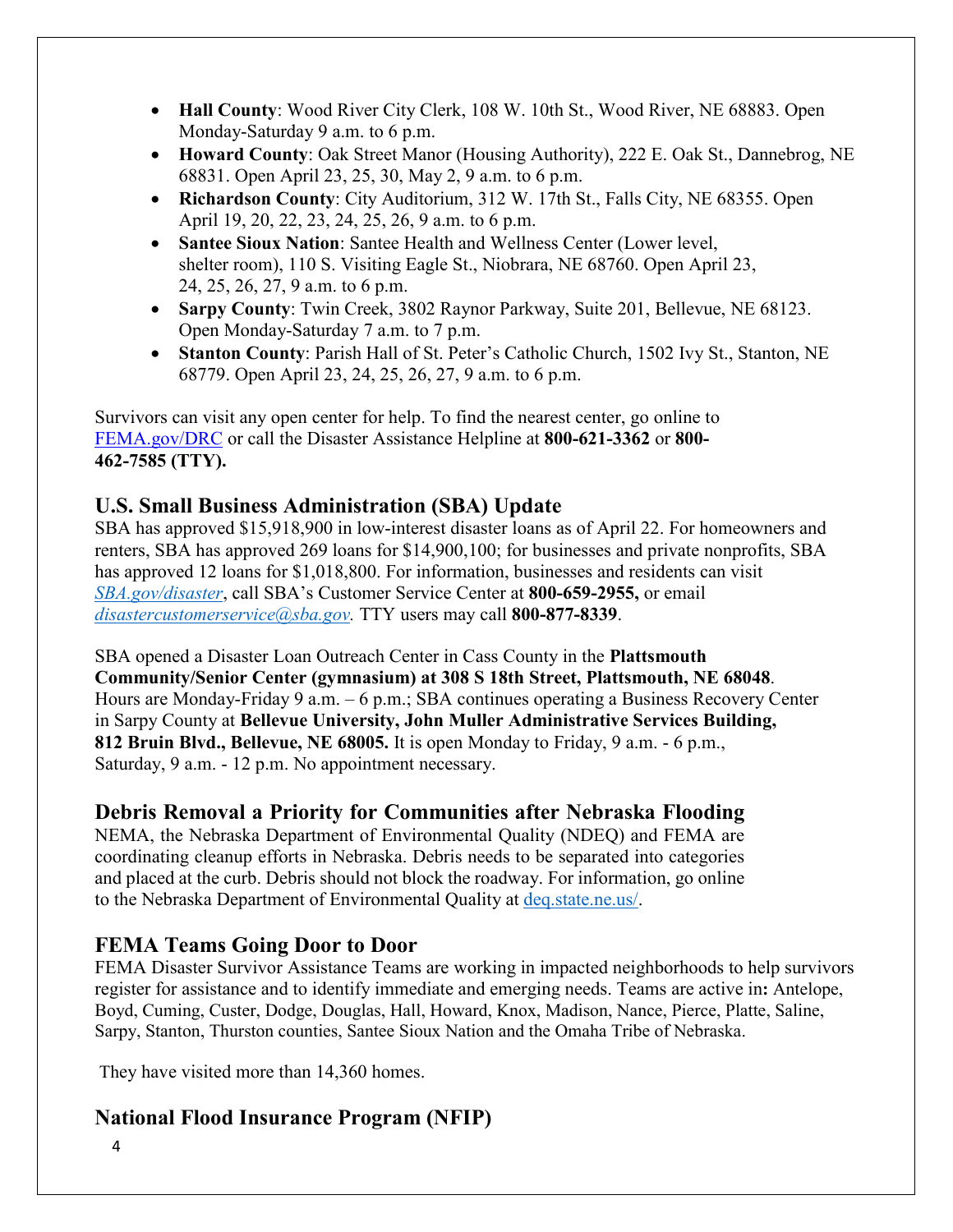As of April 20, NFIP has received 1,011 flood insurance claims in Nebraska and issued \$4,324,902 in advance payments to policyholders. Total paid on all claims: \$15,190,725.

#### **Disaster Unemployment Assistance Available**

Information about DUA can be found at [dol.nebraska.gov/UIBenefits/Programs/DUA.](https://dol.nebraska.gov/UIBenefits/Programs/DUA)

#### **Disaster Supplemental Nutrition Assistance (D-SNAP)**

The U.S. Department of Agriculture approved Nebraska Department of Health and Human Services' Division of Children and Family Services' request to implement D-SNAP for qualified individuals in the following counties: **Antelope, Boyd, Burt, Cuming, Hall, Howard, Madison, Nance, Pierce, Platte, Saline** and **Stanton.**

Registration for this program is available through April 26 for these counties. For more information, go to [Nebraska Department of Health and Human Services.](http://dhhs.ne.gov/Pages/Residents-of-12-More-Nebraska-Counties-Are-Eligible-for-Disaster-SNAP.aspx)

#### **Assistance for Landowners, Farmers, Ranchers and Producers**

The USDA says higher limits now are available for borrowers interested in USDA's farm loans. For more information, visit [USDA Farm Service Agency.](https://www.fsa.usda.gov/)

#### **Tax Relief for Nebraska Survivors**

Individuals may qualify for federal tax relief [following a disaster.](https://www.irs.gov/newsroom/irs-announces-tax-relief-for-nebraska-victims-of-severe-winter-storm-straight-line-winds-and-flooding)

#### **HUD Assistance for Nebraska Survivors**

The U.S. Department of Housing and Urban Development (HUD) is providing support to homeowners and low-income renters. Find information at [hud.gov.](https://www.hud.gov/)

#### **FEMA Public Assistance Program**

FEMA's Public Assistance grant program provides federal assistance to state and local governments and certain types of private nonprofit organizations following a presidential disaster declaration. Public Assistance (PA) can help communities quickly respond to and recover from major disasters or emergencies.

Through the program, FEMA can reimburse eligible costs for debris removal, life-saving emergency protective measures and the repair, replacement or restoration of disaster-damaged publicly owned facilities and the facilities of certain private nonprofit organizations. The Public Assistance program also encourages protection of these damaged facilities from future events by providing assistance for hazard mitigation measures during the recovery process.

Counties eligible for Categories A-B (emergency protective measures, debris removal):

• Adams, Antelope, Banner, Blaine, Boone, Box Butte, Boyd, Brown, Buffalo, Burt, Butler, Cass, Cedar, Cherry, Cheyenne, Colfax, Cuming, Custer, Dakota, Dawes, Deuel, Dixon, Dodge, Douglas, Franklin, Fillmore, Frontier, Furnas, Gage, Garden, Garfield, Gosper, Greeley, Hall, Harlan, Holt, Howard, Jefferson, Johnson, Keya Paha, Kimball, Knox, Lancaster, Lincoln, Logan, Loup, Madison, Merrick, Morrill, Nance, Nemaha, Nuckolls, Otoe, Pawnee, Phelps, Pierce, Platte, Richardson, Rock, Saline, Sarpy, Saunders, Scotts Bluff, Seward, Sheridan, Sherman, Sioux, Stanton, Thayer, Thurston, Valley, Washington, Wayne,